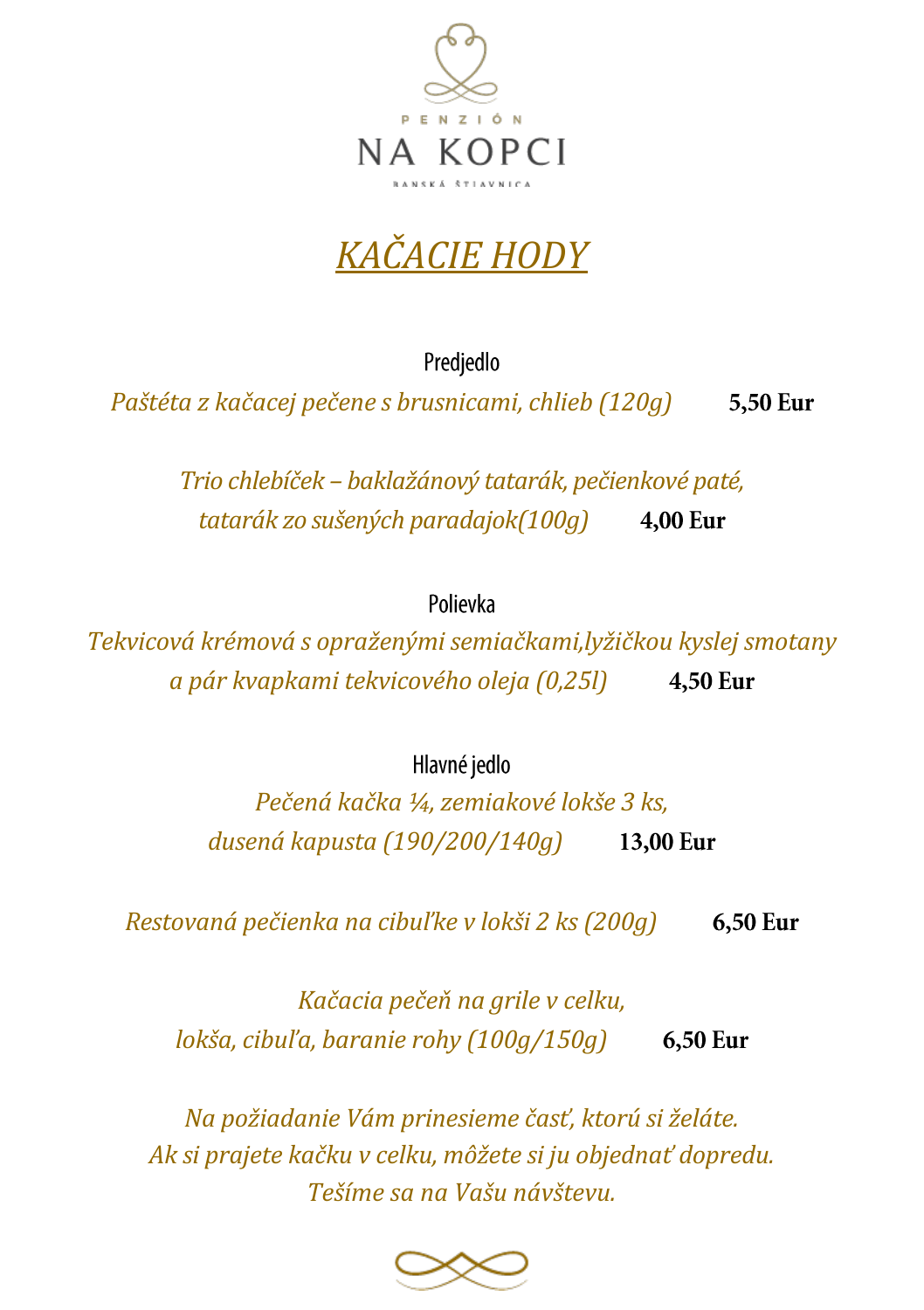

## *DUCK FEAST SEASON*

Fntrée

*Duck liver pâté with cranberries and bread (120g)*  5,50 Eur

> *Trio bread- eggplant tartar, foie gras, sun dried tomato tartar (100g)*  **4.00 Eur**

> > Soup

*Creamy pumpkin soup with roasted sunflower seeds, a spoonful of sour cream, splashed over with few drops of pumpkin oil (0,25l)*  4,50 Eur

Main course

*A quarter of roasted duck, potato lokša \*(pron. loksha) 3 pcs with slightly steamed red cabbage (190/200/140g)*  13,00 Eur

*Roasted duck liver with onion wrapped in lokša \*(pron. loksha) (200g)*  6,50

Fur

*Grilled liver fillet served with lokša \*(pron. loksha), roasted onion and peppers (100g/150g)* 

*At your request, we will serve you the part of the duck depending on your preferences.*